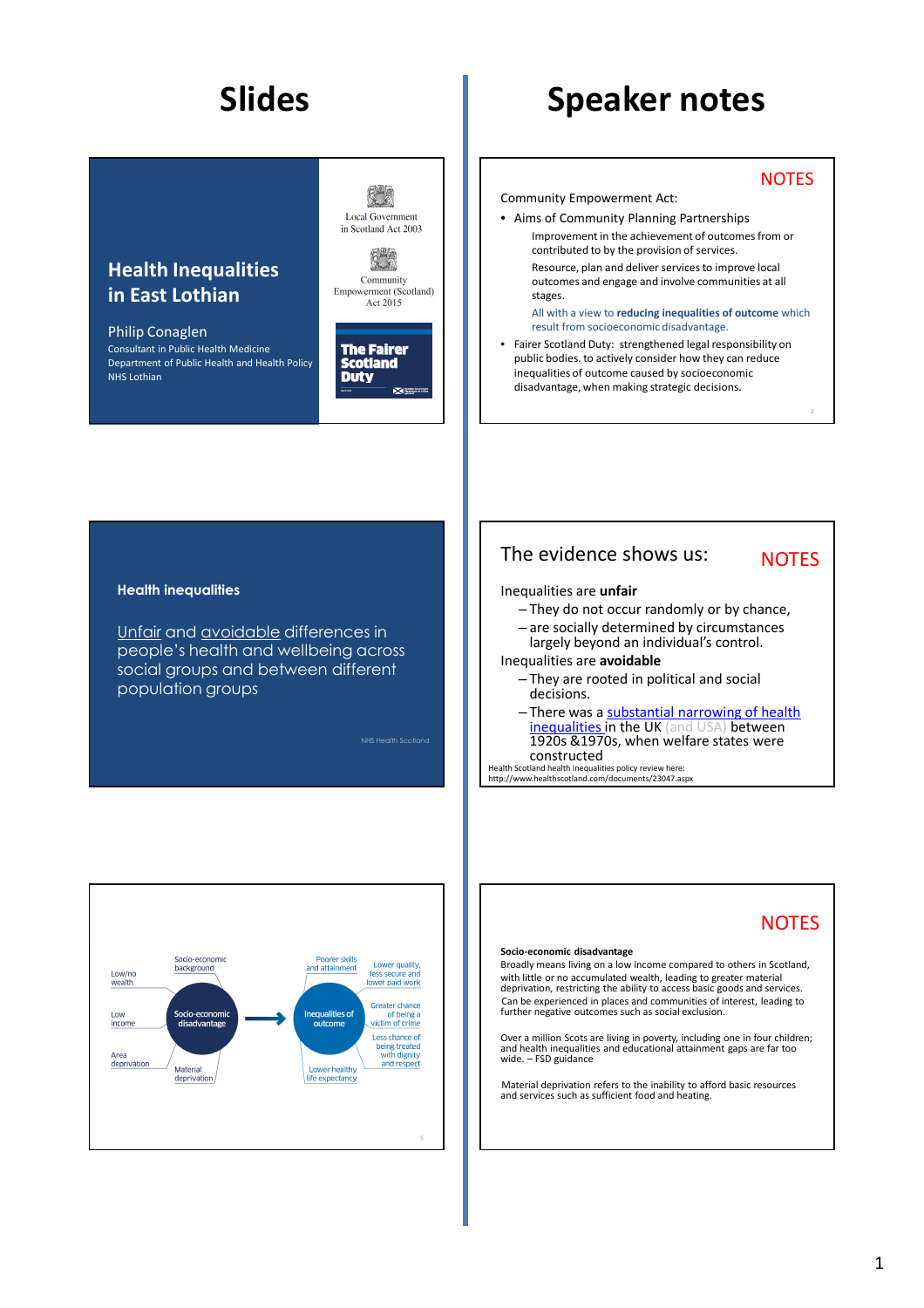| Life expectancy                                       |                         |                                  |
|-------------------------------------------------------|-------------------------|----------------------------------|
|                                                       | Male life<br>expectancy | <b>Female life</b><br>expectancy |
| East Lothian<br>(2015)                                | 78.5                    | 82.1                             |
| Scotland<br>(2015)                                    | 77.1                    | 81.1                             |
| East Lothian<br>most deprived 15%<br>$(2009 - 2013)$  | 74.7                    | 78.8                             |
| East Lothian<br>least deprived 85%<br>$(2009 - 2013)$ | 78.6                    | 81.9                             |

East Lothian demographics

# **NOTES**

- Population = 104,840
- Population density = 154 people per  $km<sup>2</sup>$
- $\bullet$  Births = 971
- Deaths =  $1,141$





- SIMD shows where Scotland's **most deprived areas are** so we know where work can have the biggest impact
- A **relative** measure of deprivation across small areas which looks at **multiple** deprivation.
- 'Deprived' does not just mean 'poor' it can also mean people with fewer resources or opportunities



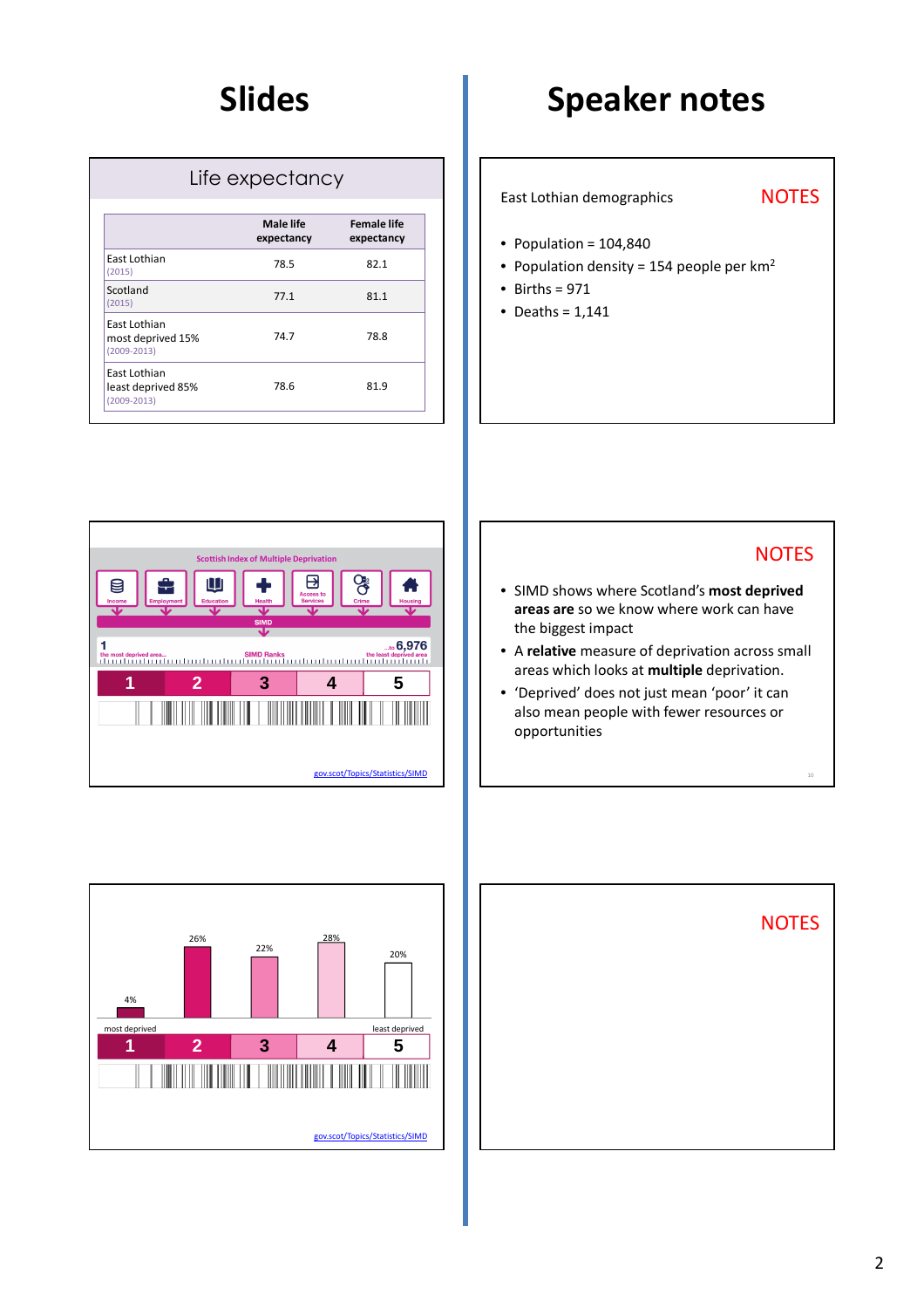









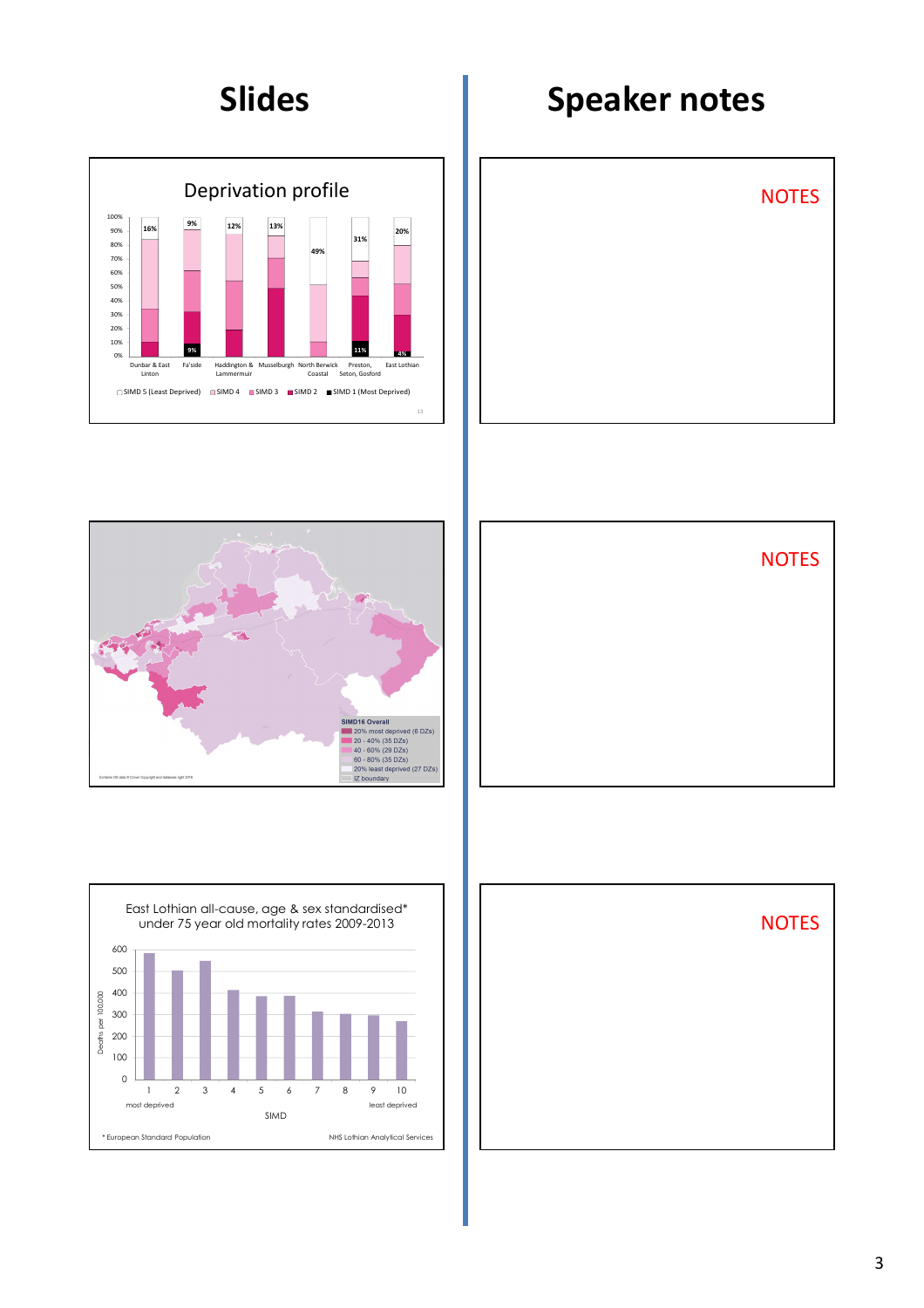











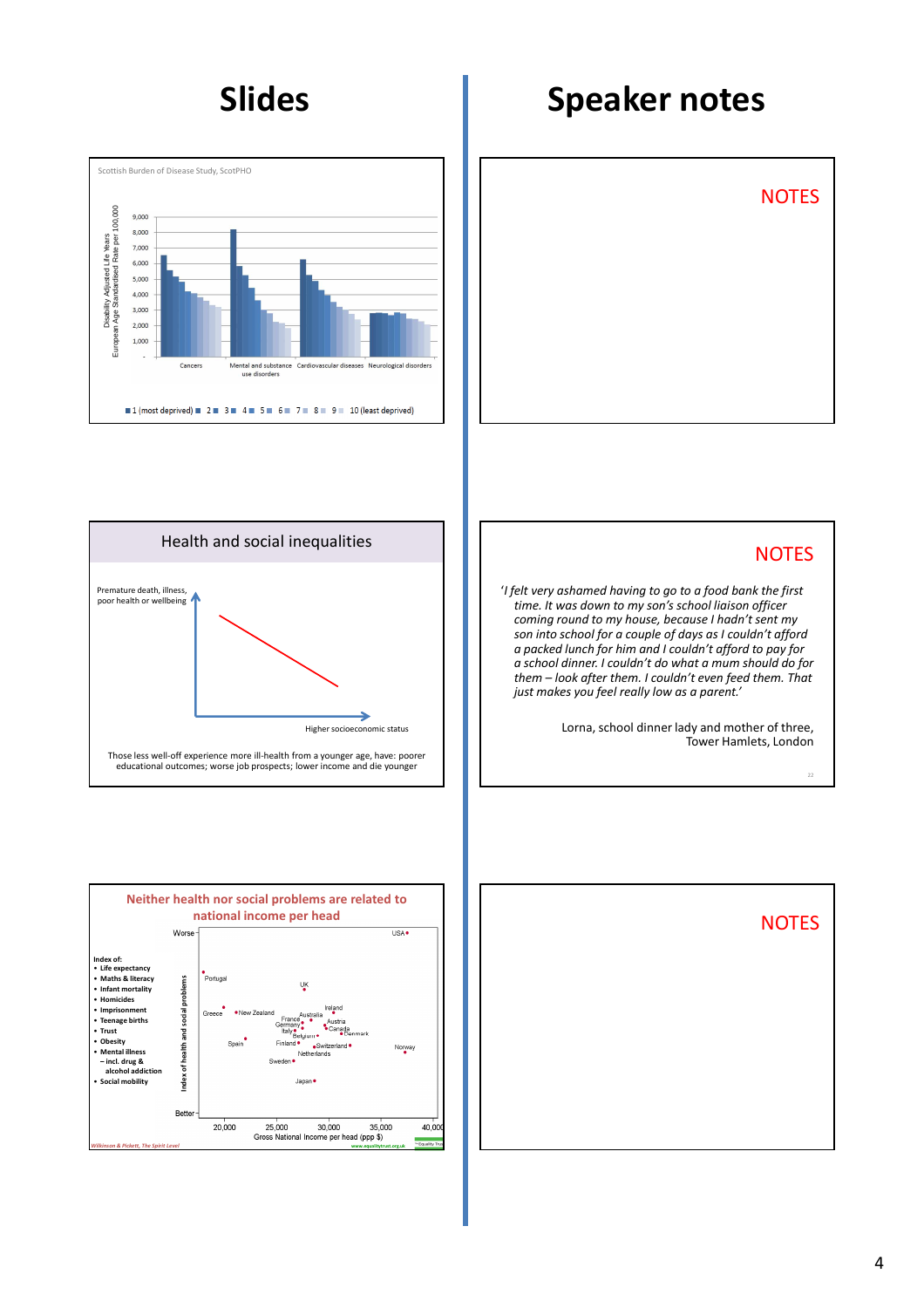









# **NOTES**

**Fundamental causes** of inequalities:

result from social circumstances, reflect unfair distribution of power, money and resources.

Affect distribution of **Environmental influences**: jobs, good quality housing, education and learning opportunities, access to services, & social status.

Which in turn affect individuals.